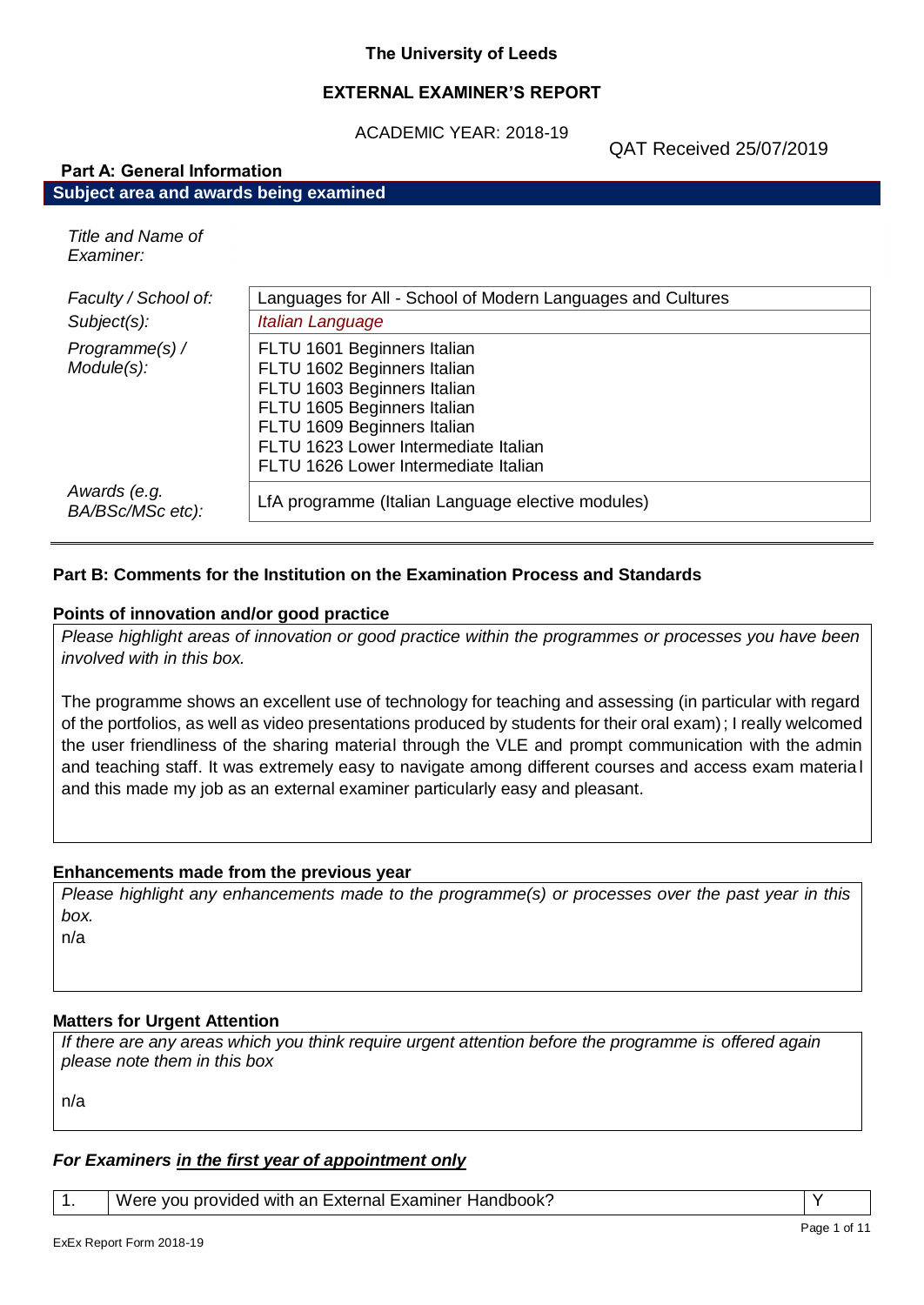| <u>.</u> | Were you provided with copies of previous External Examiners' reports and the School's<br>responses to these? |  |
|----------|---------------------------------------------------------------------------------------------------------------|--|
|          | Were you provided with a External Examiner Mentor?                                                            |  |

#### *For Examiners completing their term of appointment only*

| 4. | Have you observed improvements in the programme(s) over the period of your<br>appointment?         | n/a |
|----|----------------------------------------------------------------------------------------------------|-----|
| 5. | Has the school responded to comments and recommendations you have made?                            | n/a |
| 6. | Where recommendations have not been implemented, did the school provide clear<br>reasons for this? | n/a |
|    | Have you acted as an External Examiner Mentor?                                                     | n/a |

*Please comment on your experience of the programme(s) over the period of your appointment, remarking in particular on changes from year to year and the progressive development and enhancement of the learning and teaching provision, on standards achieved, on marking and assessment and the proc edures of the School*

This is my first year as an external examiner at Leeds and I found the quality of the teaching material produced (VLE site and bespoke teaching material), as well as the high level of language competency demonstrated by students in their exams, truly impressive overall.

Finally, it was excellent to have the opportunity to have full access to the VLE so to be able to get an idea of the quality of the teaching and material used throughout the course.

# **Standards**

| 8.  | Is the overall programme structure coherent and appropriate for the level of study?                                                                                                                                                                                                                      | Y |
|-----|----------------------------------------------------------------------------------------------------------------------------------------------------------------------------------------------------------------------------------------------------------------------------------------------------------|---|
|     |                                                                                                                                                                                                                                                                                                          |   |
| 9.  | Does the programme structure allow the programme aims and intended learning<br>outcomes to be met?                                                                                                                                                                                                       | Y |
| 10. | Are the programme aims and intended learning outcomes commensurate with the level of<br>award?                                                                                                                                                                                                           | Y |
| 11. | Did the Aims and ILOs meet the expectations of the national subject benchmark (where<br>relevant)?                                                                                                                                                                                                       | Y |
| 12. | Is the programme(s) comparable with similar programmes at other institutions?                                                                                                                                                                                                                            | Y |
|     | Please use this box to explain your overall impression of the programme structure, design, aims and<br>intended learning outcomes.                                                                                                                                                                       |   |
|     | I am truly impressed by the high standards of the teaching and of assessment practices showing also a<br>great teamwork between staff with regard of curricular design, assessment and marking (all the courses<br>demonstrated progression and exams / students' performance perfectly reflected this). |   |

Of a particular mention, the excellent video presentations created for the oral exams (in video format, very easy to access and excellent also from a video and audio point of view), which also demonstrated students' interaction with the audience, as a very good idea to promote pair work and enable weak students to benefit from stronger students. Furthermore, a lot of emphasis was given to embedding content and culture knowledge into the teaching and assessment, this with regard of topics chosen for the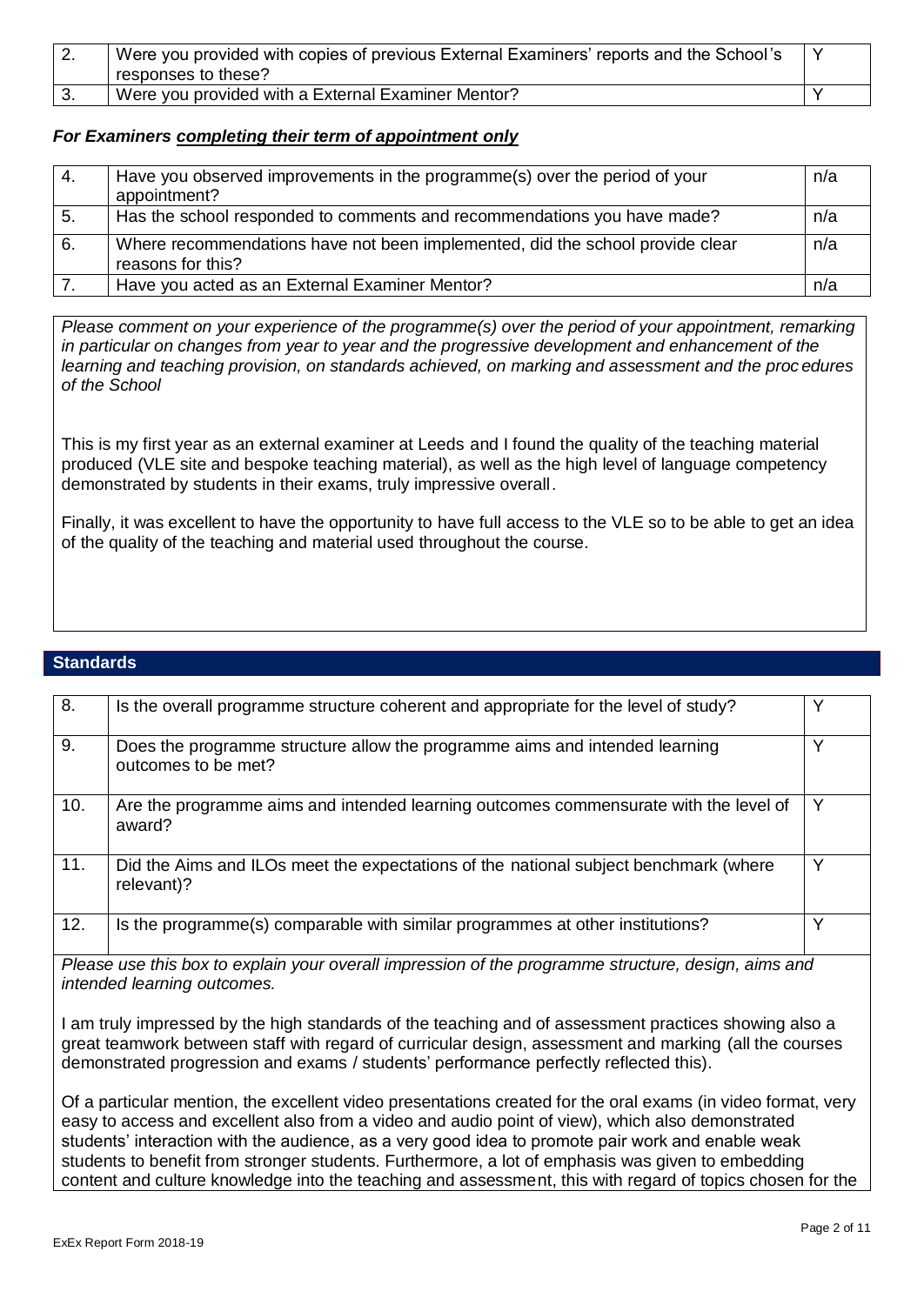| teaching (in particular about immigration and current affairs in Italy). Finally, excellent work with regard of<br>the level of details of feedback given to portfolios produced by students online, through the VLE.                                                                                                                        |                                                                                              |   |
|----------------------------------------------------------------------------------------------------------------------------------------------------------------------------------------------------------------------------------------------------------------------------------------------------------------------------------------------|----------------------------------------------------------------------------------------------|---|
| 13.                                                                                                                                                                                                                                                                                                                                          | Is the influence of research on the curriculum and learning and teaching clear?              | Y |
| Please explain how this is/could be achieved (examples might include: curriculum design informed by<br>current research in the subject; practice informed by research; students undertaking research)                                                                                                                                        |                                                                                              |   |
| Students in higher level are required to carry on independent studies and research cultural aspects of the<br>Italian society for their exam presentations. This is a perfect example of integrating research skills into<br>language learning and course curricula, generally something seen at a degree level more than in LfA<br>classes. |                                                                                              |   |
| 14.                                                                                                                                                                                                                                                                                                                                          | Does the programme form part of an Integrated PhD?                                           | N |
|                                                                                                                                                                                                                                                                                                                                              | Please comment on the appropriateness of the programme as training for a PhD:                |   |
| n/a                                                                                                                                                                                                                                                                                                                                          |                                                                                              |   |
| 15.                                                                                                                                                                                                                                                                                                                                          | Does the programme include clinical practice components?                                     | N |
| n/a                                                                                                                                                                                                                                                                                                                                          | Please comment on the learning and assessment of practice components of the curriculum here: |   |
| 16.                                                                                                                                                                                                                                                                                                                                          | Is the programme accredited by a Professional or Statutory Regulatory Body (PSRB)?           | N |
| n/a                                                                                                                                                                                                                                                                                                                                          | Please comment on the value of, and the programme's ability to meet, PSRB requirements here: |   |

# **Assessment and Feedback**

| 17.                                                                                                                                                                                                                                                                                                                                                         | Does the programme design clearly align intended learning outcomes with assessment?                                                                                                                                                                                                                                                                                                                                                                                                                             | Y |
|-------------------------------------------------------------------------------------------------------------------------------------------------------------------------------------------------------------------------------------------------------------------------------------------------------------------------------------------------------------|-----------------------------------------------------------------------------------------------------------------------------------------------------------------------------------------------------------------------------------------------------------------------------------------------------------------------------------------------------------------------------------------------------------------------------------------------------------------------------------------------------------------|---|
| Please comment on the assessment methods and the appropriateness of these to the ILOs, in particular:<br>the design and structure of the assessment methods, and the arrangements for the marking of modules<br>and the classification of awards; the quality of teaching, learning and assessment methods that may be<br>indicated by student performance. |                                                                                                                                                                                                                                                                                                                                                                                                                                                                                                                 |   |
|                                                                                                                                                                                                                                                                                                                                                             | Exam papers and tasks have been created taking into account all the skills to be assessed, and with a<br>range of differentiation, between individual and pair /group work assessment. Marking criteria were<br>provided in advance and the assessment in the course reflects effectively the course content criteria and<br>its objectives. The first and second marking has been fair and rigorous (the difference of the two markers<br>was clearly traceable and the final decision was explained clearly). |   |
| 18.                                                                                                                                                                                                                                                                                                                                                         | Is the design and structure of the assessment methods appropriate to the level of award?                                                                                                                                                                                                                                                                                                                                                                                                                        | Y |
| 19.                                                                                                                                                                                                                                                                                                                                                         | Were students given adequate opportunity to demonstrate their achievement of the<br>programme aims and intended learning outcomes?                                                                                                                                                                                                                                                                                                                                                                              | Y |
| Please comment on the academic standards demonstrated by the students and, where possible, their<br>performance in relation to students on comparable courses; the strengths and weaknesses of the<br>students as a cohort:                                                                                                                                 |                                                                                                                                                                                                                                                                                                                                                                                                                                                                                                                 |   |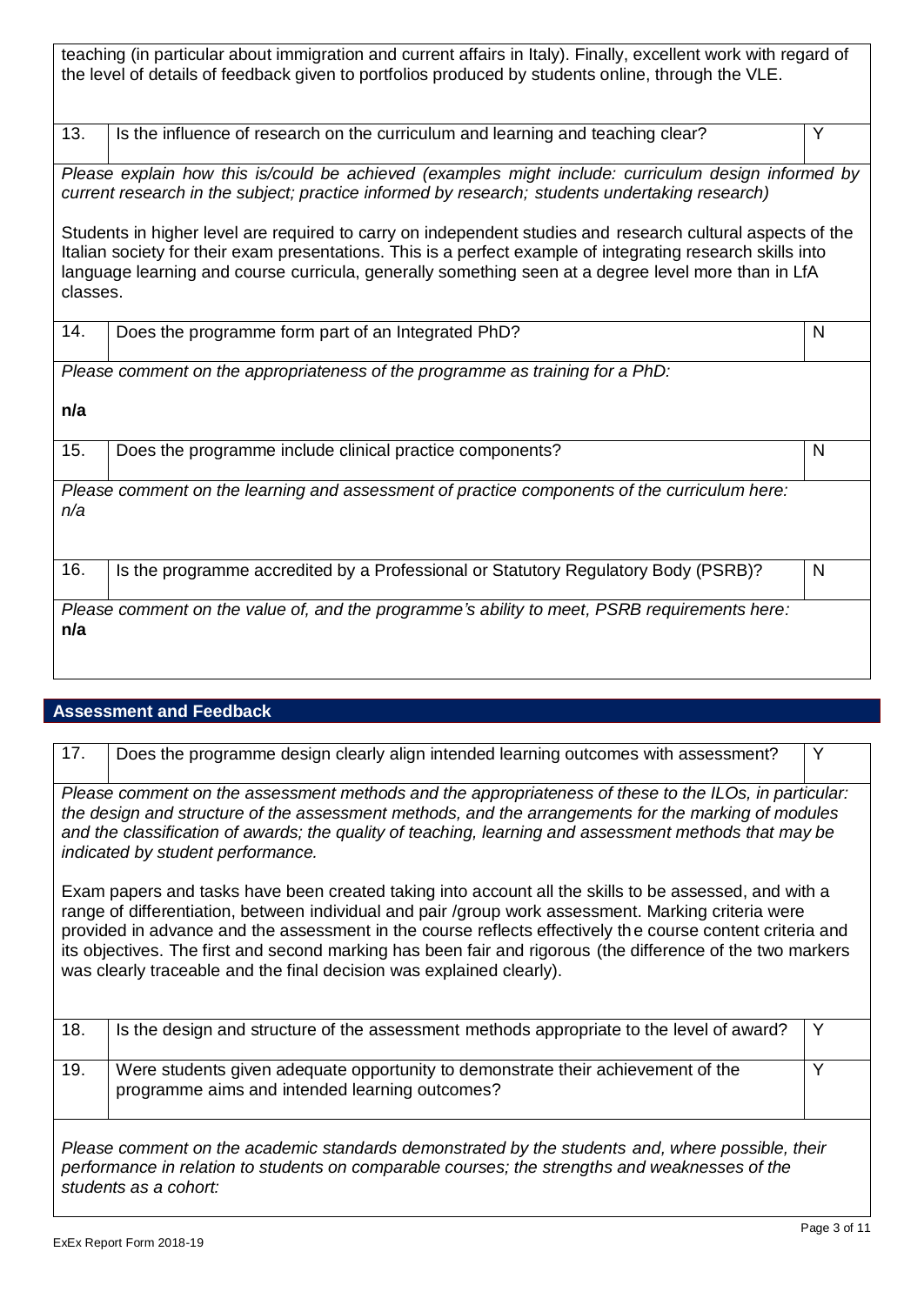The methods of assessments used across the programme are appropriate and clearly aligned to the level of study according to the CEFR (sadly, this year the Elementary level did not run so I could not have the opportunity to see the full progression of study in the programme).

The range of assessment tasks allows to distinguish between grades and programmes (in particular, I appreciated how different assessment tasks were designed and deployed according to the credits in each module, with a clear differentiation between assessment tasks of 10 and 20 credit bearing courses). Finally, there was a clear and fair distribution of marks showing a good range.

*Please use this box to provide any additional comments you would like to make in relation to assessment and feedback:*

Feedback provided was fair, comprehensive and detailed. The was also a component of feed-forward, which show good teaching &assessment practice and it helped students to understand their grading and how to improve. Additionally, I would like to commend the marking and annotations of the online portfolio with related feedback and feed-forward provided to students, which were particularly detailed and extremely constructive to understand the mark given to each paper.

# **The Progression and Awards Process**

| 20.               | Were you provided with guidance relating to the External Examiner's role, powers and<br>responsibilities in the examination process?              | Y              |
|-------------------|---------------------------------------------------------------------------------------------------------------------------------------------------|----------------|
| 21.               | Was the progression and award guidance provided sufficient for you to act effectively as<br>an External Examiner?                                 | Y              |
| 22.               | Did you receive appropriate programme documentation for your area (s) of responsibility?                                                          | Y              |
| 23.               | Did you receive appropriate module documentation for your area(s) of responsibility?                                                              | Y              |
| 24.               | Did you receive full details of marking criteria applicable to your area(s) of responsibility?                                                    | $\overline{Y}$ |
| 25.               | Were you provided with all draft examination papers/assessments?                                                                                  | Y              |
| 26.               | Was the nature and level of the assessment questions appropriate?                                                                                 | Y              |
| $\overline{27}$ . | Were suitable arrangements made to consider your comments on assessment questions?                                                                | $\overline{Y}$ |
| 28.               | Was sufficient assessed work made available to enable you to have confidence in your<br>evaluation of the standard of student work?               | Y              |
| 29.               | Were the examination scripts clearly marked/annotated?                                                                                            | Y              |
| 30.               | Was the choice of subjects for final year projects and/or dissertations appropriate?                                                              | Y              |
| $\overline{31}$ . | Was the method and standard of assessment appropriate for the final year projects and/or<br>dissertations?                                        | $\overline{Y}$ |
| 32.               | Were the administrative arrangements satisfactory for the whole process, including the<br>operation of the Progression and Awards Board?          | Y              |
| 33.               | Were you able to attend the Progression and Awards Board meeting?                                                                                 | Y              |
| $\overline{34}$ . | Were you satisfied with the recommendations of the Progression and Awards Board?                                                                  | Y              |
| 35.               | Were you satisfied with the way decisions from the School Special Circumstances<br>meeting were communicated to the Progression and Awards Board? | $\overline{Y}$ |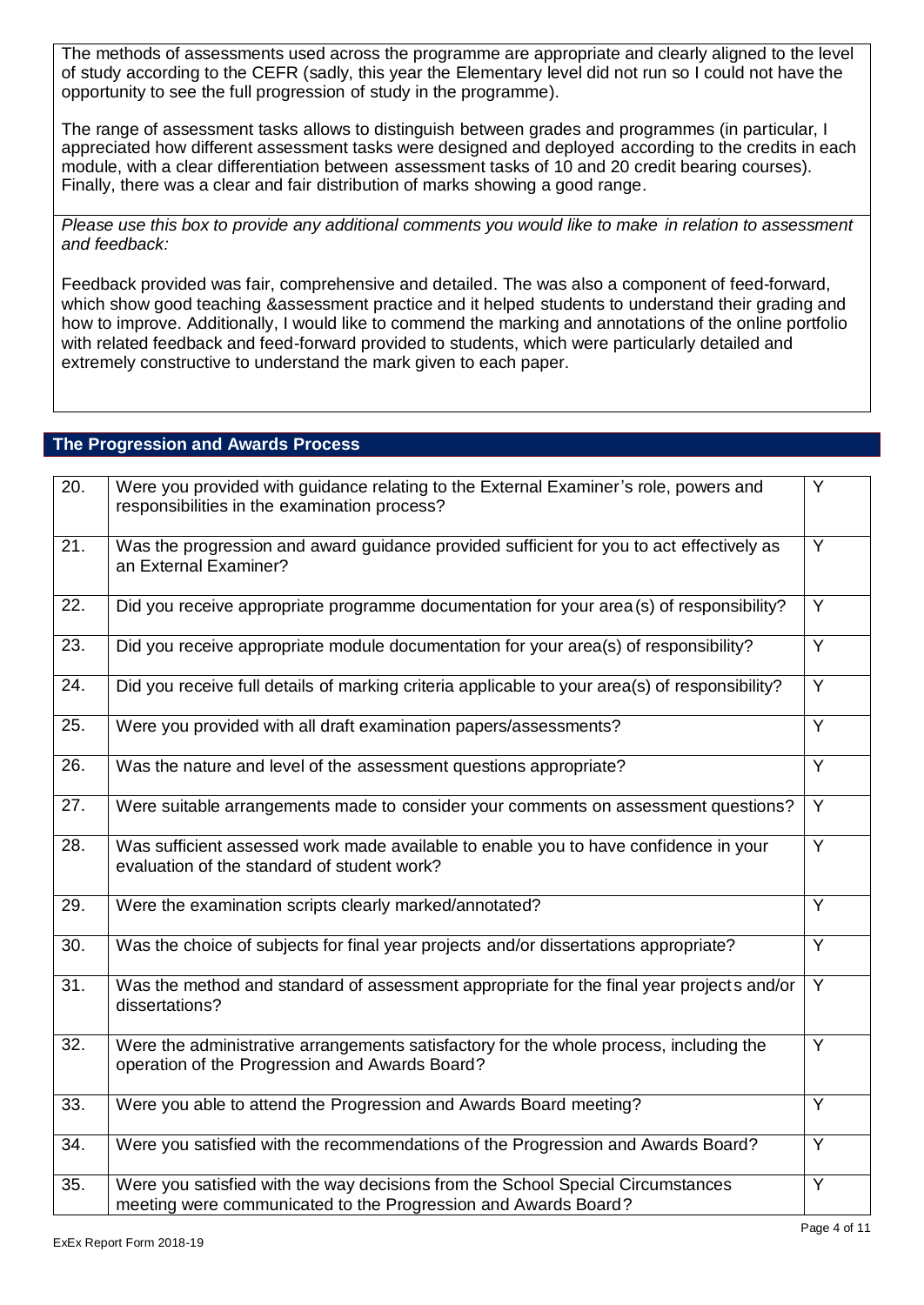*Please use this box to provide any additional comments you would like to make on the questions above:*

I would like to thank the University team responsible for the appointment and my preparation as a new external examiners. I particularly welcomed the mentoring scheme, which I found particular useful to familiarise myself with the university procedures as a newly appointed external examiner.

My thanks to the administrative team and the Italian team for the excellent support provided and guidance during the pre-board and the board itself (on this I would like to commend the promptness of communication from the Italian team, who communicated with me effectively and always promptly replied to queries I had). I was delighted to be able to participate to the board meeting and have the opportunity to have clarification in person about assessment criteria and forthcoming assessment changes in the programme.

All exam scripts were clearly marked and annotated and it was particularly easy to access material (in particular oral presentations) online, via the VLE, before the board. I welcomed the use of the online access to the full exam documentation for each of the course as well as the teaching material prior the board, as well as the opportunity to examine the paper copies of all the exams in the morning of the board. It was very valuable to meet the staff, ask questions and clarify any queries I had, but also to get to know and to share ideas with other external examiners attending the board.

It is my understanding that the programme will have some forthcoming changes in the assessment, and I am looking forward to work together with the Italian team on this.

# **Other comments**

**Please use this box if you wish to make any further comments not covered elsewhere on the form**

n/a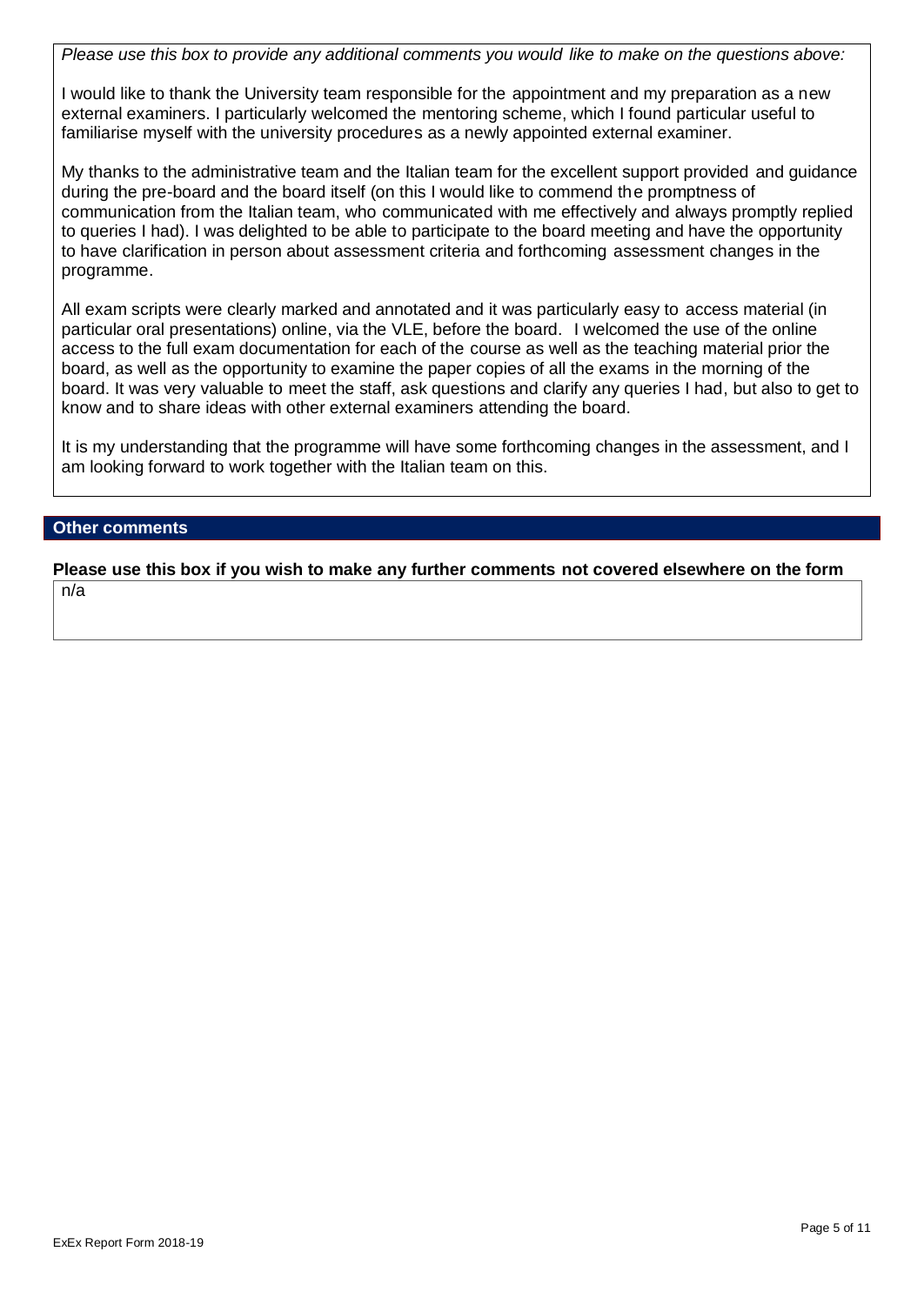#### **Name of School and Head of School (or nominee)**

*Title and Name of Examiner:*

| $Subject(s)$ :<br>Programme(s) /<br>Module(s): | <i>Italian</i><br>FLTU 1601, 1602, 1603, 1605, 1609, 1623, 1626            |
|------------------------------------------------|----------------------------------------------------------------------------|
| Awards (e.g.<br>BA/BSc/MSc etc):               |                                                                            |
| Title and Name of<br>Responder:                |                                                                            |
| Position*:                                     | <b>LCS Assessment Lead</b>                                                 |
| Faculty / School of:                           | Faculty of Arts and Humanities, School of Languages Cultures and Societies |
| Address for<br>communication:                  | University of Leeds<br>Leeds LS2 9JT                                       |
| Email:<br>Telephone:                           |                                                                            |

*\*If the individual responding to the report is not the Head of School please state their position within the School.*

#### **Completing the School response**

The completed School response (including the full original report) must be sent directly to the External Examiner. A copy must also be emailed to the Quality Assurance Team at [qat@leeds.ac.uk.](mailto:qat@leeds.ac.uk) External Examiners should receive a formal response no later than six weeks after receipt of the original report.

# *Response to Points of innovation and/or good practice*

# **LCS collective response:**

We are grateful to all those External Examiners (21/22) who identified evidence of innovation and/or good practice in their reports. It is clear that overall the School's programmes are regarded very positively and are identified as being of high quality. Externals were impressed with the high levels of knowledge, critical engagement, attainment and linguistic competence evidenced by our students.

In terms of innovation, Examiners highlighted new modules which better prepare students for developing research skills from as early as Level 1, modules which offered the opportunity for public engagement and new modes of assessment which were described as 'imaginative', offering students the chance to develop transferable skills.

The curriculum was described as 'dynamic', 'fresh' and 'relevant' and was commended for its coverage of contemporary developments and for being research-informed in terms of content and/or pedagogical approach. There were very positive comments on the diversity, variety and ambition of ou r modules.

The reports identified a number of areas where there is evidence of good practice: high quality research informed teaching; programmes offering a diverse curriculum which covers a broad range of disciplines; and variety of assessment styles which stretch and challenge students. The commitment to embedding research elements in our undergraduate programme was seen as an excellent means of developing students' skills in preparation for the Final Year Project (FYP). Our students' engagement with this substantial piece of work and the impressive standard of performance were also highlighted.

Staff were commended for their commitment to their students and to refining their practice in a variety of areas. There was praise for their excellent teaching, their commitment to ensuring the curriculum is up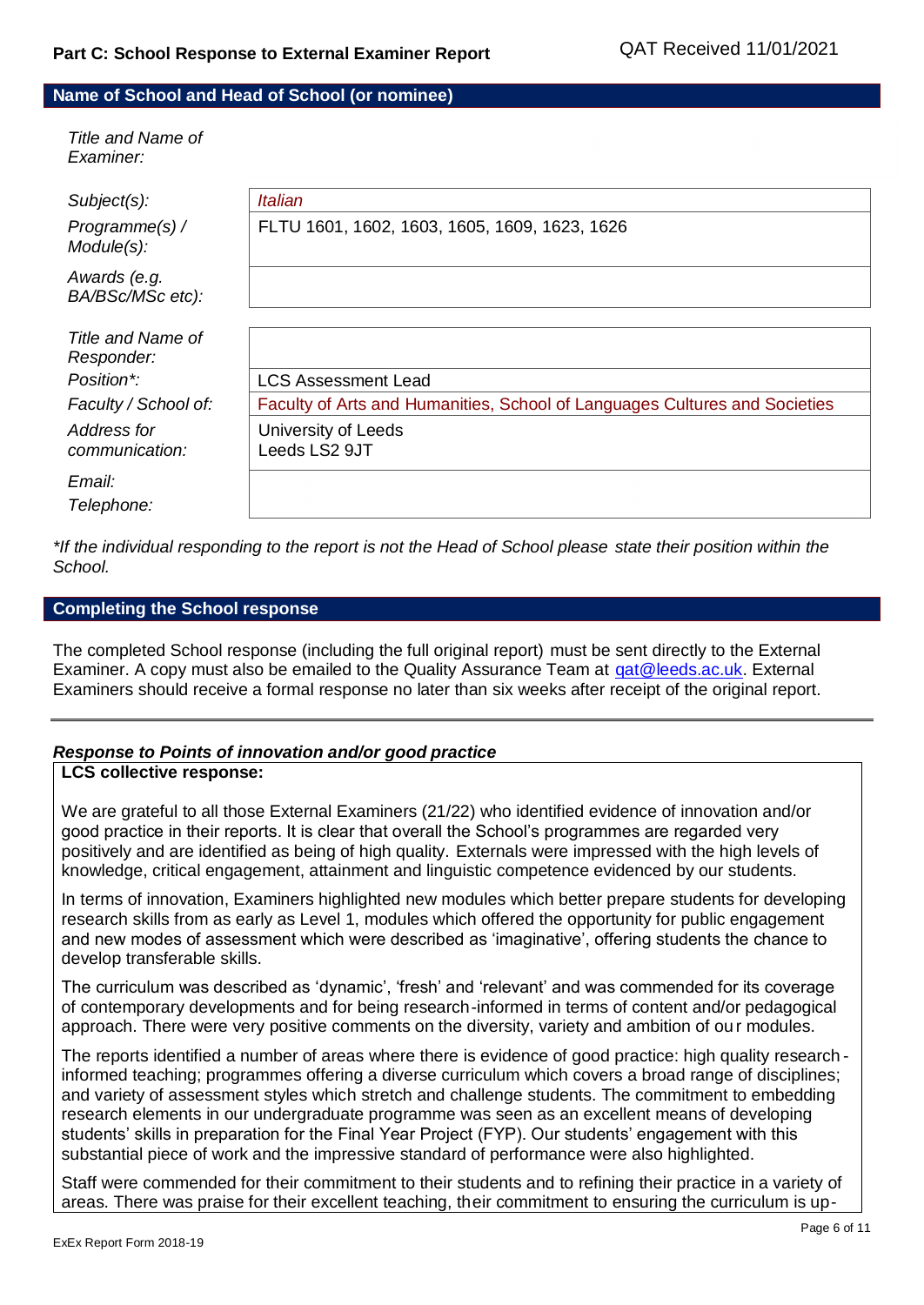to-date, and the quality of their guidance and feedback was seen as 'thorough', 'rich' and 'constructive'. The high level of support, particularly in helping Level 1 students' transition to the University, al so received praise.

Assessment was found to be 'rigorous'. Marking was described as 'rigorous', 'robust', 'reliable', 'thorough' and 'consistent' and similarly the moderation process was identified as 'thorough' and 'transparent'.

# **LfA response:**

We are very pleased with the External Examiner's comments on the excellent use of technology for teaching, assessment and feedback. We are also happy the external examiner found the material on the VLE user friendly and extremely easy to navigate among different courses and exam material. We are also happy the external examiner was very pleased with the easy communication with the admin and teaching staff.

# *Response to Enhancements made from the previous year*

# **LCS collective response:**

Regarding enhancements from the previous year, it was encouraging to see evidence of subject areas responding to previous comments.

The reports commented on the following examples:

- research-inspired modules which are "a point of distinction" and attractive to potential students
- new modules which were a welcome addition to the curriculum and impress in terms of the design and delivery
- assessment elements which encourage students to communicate their work via public engagement
- encouraging students to formulate their own essay question at Level 2 in preparation for developing their research question for their FYP
- better use of the full range of marks
- increased use of online marking
- more assessment available on Minerva, making it easier for Externals to access the material ahead of their visit to Leeds in a time-efficient way
- a move towards less exam-based assessment and an increase in the amount of formative assessment in some parts of the School

# **LfA response:**

n/a

# *Response to Matters for Urgent Attention*

*If any areas have been identified for urgent attention before the programme is offered again please provide a specific response to them here:*

#### **LCS collective response:**

Four matters for urgent attention were identified:

1. Two External Examiners raised concerns regarding the procedures for marking and moderating the FYP. As discussed at the MODL Exam Board, which was attended by one of the External Examiners who expressed concern, the School is proactively reviewing the procedures for marking and moderating the FYP now that it has been running successfully for three years. The FYP should be seen as a Schoolwide module and this is the approach that will be taken from 2019-20. With this in mind, the size of the moderation team is to be increased to enable timely moderation across the School and to ensure consistency of marking. Please see the institutional response.

2. Two External Examiners commented on the withdrawal of programmes and expressed their regret about the decision. These decisions were taken by the School with much regret following consistently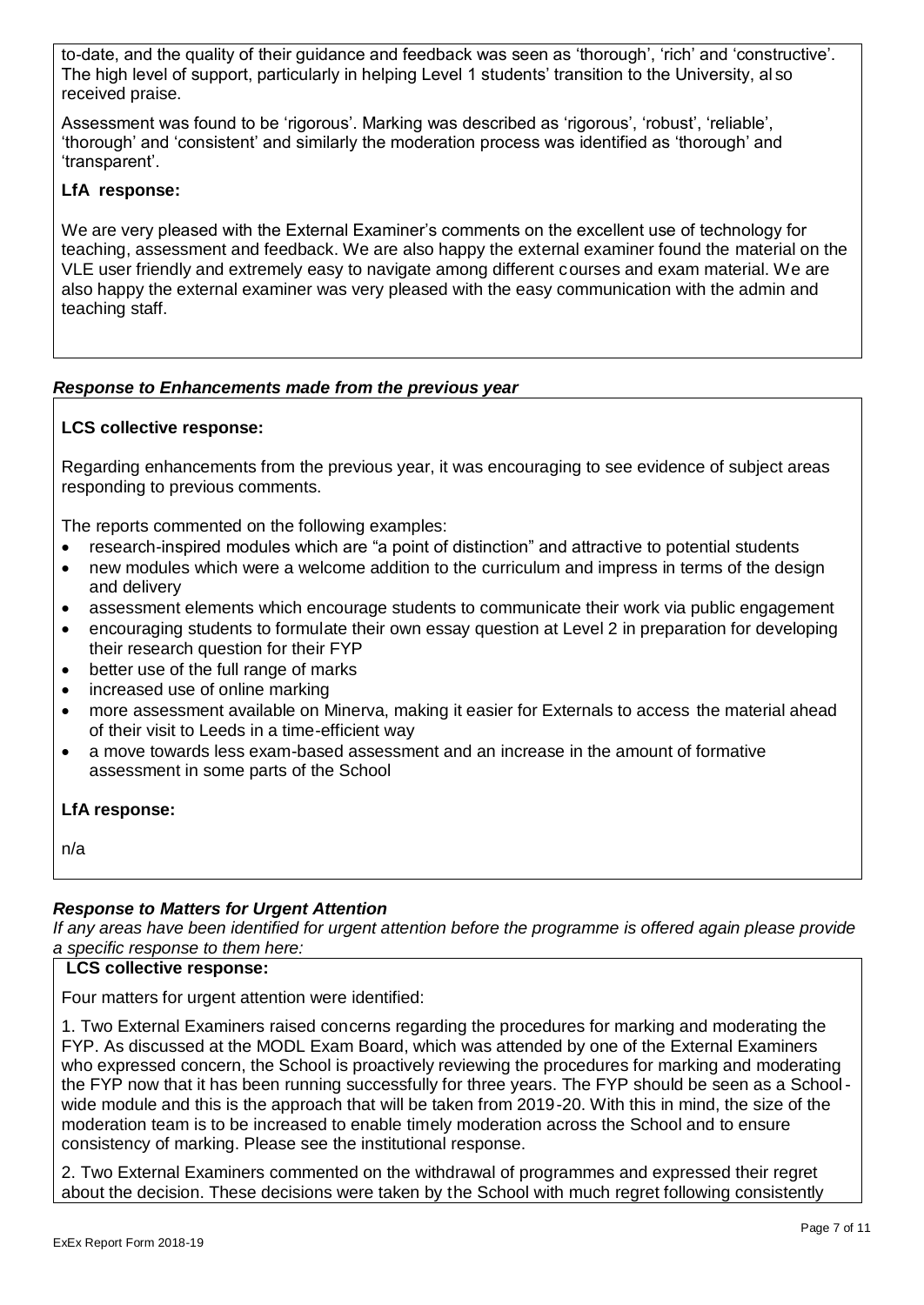low recruitment. It is hoped, however, that our new undergraduate programmes in Languages and Cultures will both protect and strengthen our disciplines – and we are actively discussing ways to enhance access and widen participation – not least by reconsidering the binary distinction between languages taught ab initio and from advanced levels. We are also considering ways in which we might innovate in our taught postgraduate offer. We are exploring opportunities to make greater use of the existing MA in Social Research, which forms the foundational part of the ESRC-funded White Rose Doctoral Training Partnership (WRDTP) and provides a route for conversion from arts and humanities study at undergraduate level towards social science research. Our students will continue to be able to undertake Masters by Research as part of our School-wide programme and that this will form a solid foundation for PhD study.

3. One External Examiner commented on the difficulty matching coursework on Turnitin with the information on the marksheet. Greater use of the Student ID would address this issue. This will be discussed with the relevant Subject Area.

4. The fourth matter concerned a discrepancy between markers - this will be addressed in the Subject Area concerned.

# **LfA response:**

n/a

# *Response to questions 1-7 (and related comments)*

*Schools may provide a general response; however, where Examiners raise specific points these must be addressed individually:*

#### **LCS collective response:**

We are very grateful to those External Examiners who have reached the end of their term of appointment. We thank you for your support, feedback, suggestions and collegiality during your tenure. We are also very grateful to those of you who acted as mentors for External Examiners who are new to the role.

It is very pleasing to have positive feedback on the FYP and in particular the diversity of topics offered and the students' engagement with our research ethos. Regarding moderation, we are currently reviewing the process but remain of the view that School-wide moderation is important for a number of reasons, not least of all because it should be regarded as a School module.

We appreciate the positive comments on the high standard of learning and teaching, student performance, greater transparency in the marking and moderation processes, and feedback which feeds forward to enhance student learning and performance.

As suggested by one of our Externals, since moving to the 0-100 marking scale and being encouraged to use the full scale, we will continue to monitor the impact of marks at the higher end of the scale. We will also compare mark ranges and profiles across the School to ensure we have a School-wide sense of the distribution of marks.

#### **LfA response:**

We are delighted that the External Examiner in her first year of the appointment has found the quality of the teaching material produced as well as the high level of language competency demonstrated by the students in their exams truly impressive.

#### **Standards**

#### *Response to questions 8 to 16 (and related comments)*

*Schools may provide a general response; however, where Examiners raise specific points these must be addressed individually:*

#### **LCS collective response:**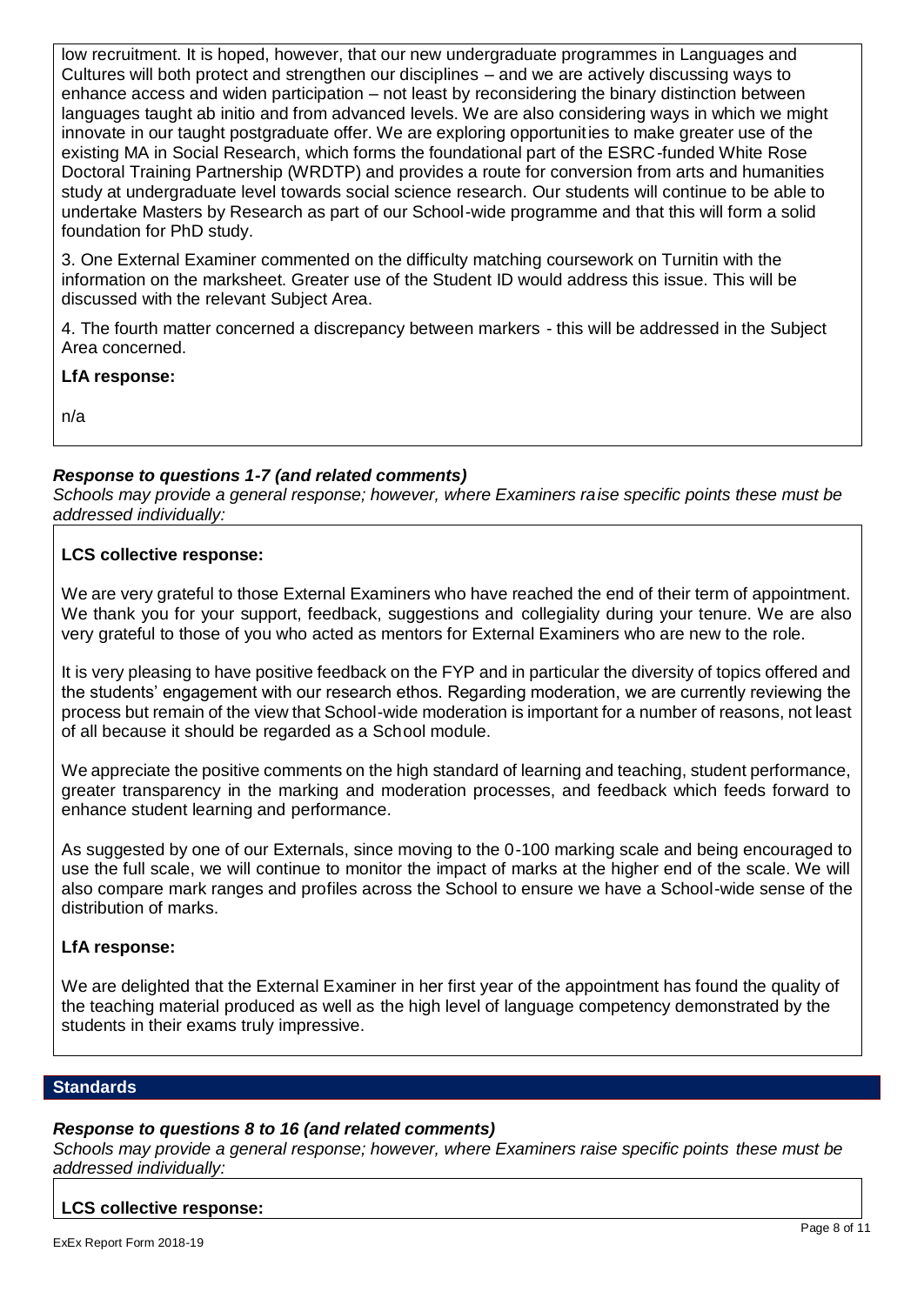It is once again very pleasing to have confirmation of the strong influence of Research on the teaching at all levels of our programmes and for our approaches to Learning and Teaching to be recognised as inspiring students to engage in their own research. Our programmes are seen as well designed, balanced, diverse and yet intellectually coherent. The ILOs are confirmed as consistent with the level of award and meet the expectations of subject benchmarks. The assessment is perceived as well designed and effective in enabling students to demonstrate their achievement of the ILOs. It was felt that there is clear progression too. Student performance is confirmed as comparable to that of similar in stitutions. The curriculum emphasises critical thinking and independence and encourages students to take responsibility for their learning. The range of topics chosen for the FYP reflect the diversity of staff research interests in the School. The quality of the supervision of the FYP was commended.

One External encouraged staff to explore how our students can showcase their work. In this context we note the very positive engagement with the School-wide FYP conference at which all students have the opportunity to present and to receive feedback on their work from peers and tutors. We will also continue to encourage students to participate in the University's annual UG Research Experience to share ideas regarding further opportunities.

Another External commented on the 'deep knowledge' of the subject matter and of relevant teaching methods and encouraged staff to disseminate their practice more widely. Here we note the priority given by the School to supporting scholarship – and the opportunities given for dissemination through both local events and publications – as well as financial support provided for activities further afield.

One External questioned the 'extensive use of formal exams above other forms of assessment' – this will be addressed by the relevant Subject Area but this is one of the aspects which the University's Leeds Expectations for Assessment and Feedback project is expected to highlight.

Regarding marking, one External felt that the marking of the essay component was rather harsh and should be reviewed – this will be addressed by the relevant Subject Area.

Progression was raised by one External with respect to 10-credit language modules – this will be addressed by the relevant Subject Area. On a positive note, it was pleasing to see recog nition of the 'perfect example' of integrating research skills into language learning and evidence of students developing a deeper awareness of the culture and society.

# **LfA response:**

We are very pleased indeed to hear that the External Examiner was very impressed with the high standard of the teaching and assessment practices and the team work between staff. We are also pleased the external examiner praised curriculum design, with its emphasis on embedding content and culture knowledge in the teaching. Finally, it is rewarding to note that assessment strategies were commended for their pedagogic value (particularly pair work and presentation skills at higher levels), and that the detailed feedback given to students was deemed to be excellent (esp. online).

#### **Assessment and Feedback**

# *Response to questions 17 to 19 (and related comments)*

*Schools may provide a general response; however, where Examiners raise specific points these must be addressed individually:*

# **LCS collective response:**

It is encouraging to note that our assessment and feedback processes and the quality of marking are deemed robust. Marking and moderation processes are described as 'rigorous', 'consistent', 'detailed; and 'transparent'.

The variety of assessment tasks was praised, with the assessment allowing students to demonstrate their learning. Module moderation procedures are seen as robust, clear, well documented and thorough. Marking was felt to be fair and transparent and moderation was felt to be detailed and trans parent – there is clear evidence of improvement in this area. Overall student performance was seen as very good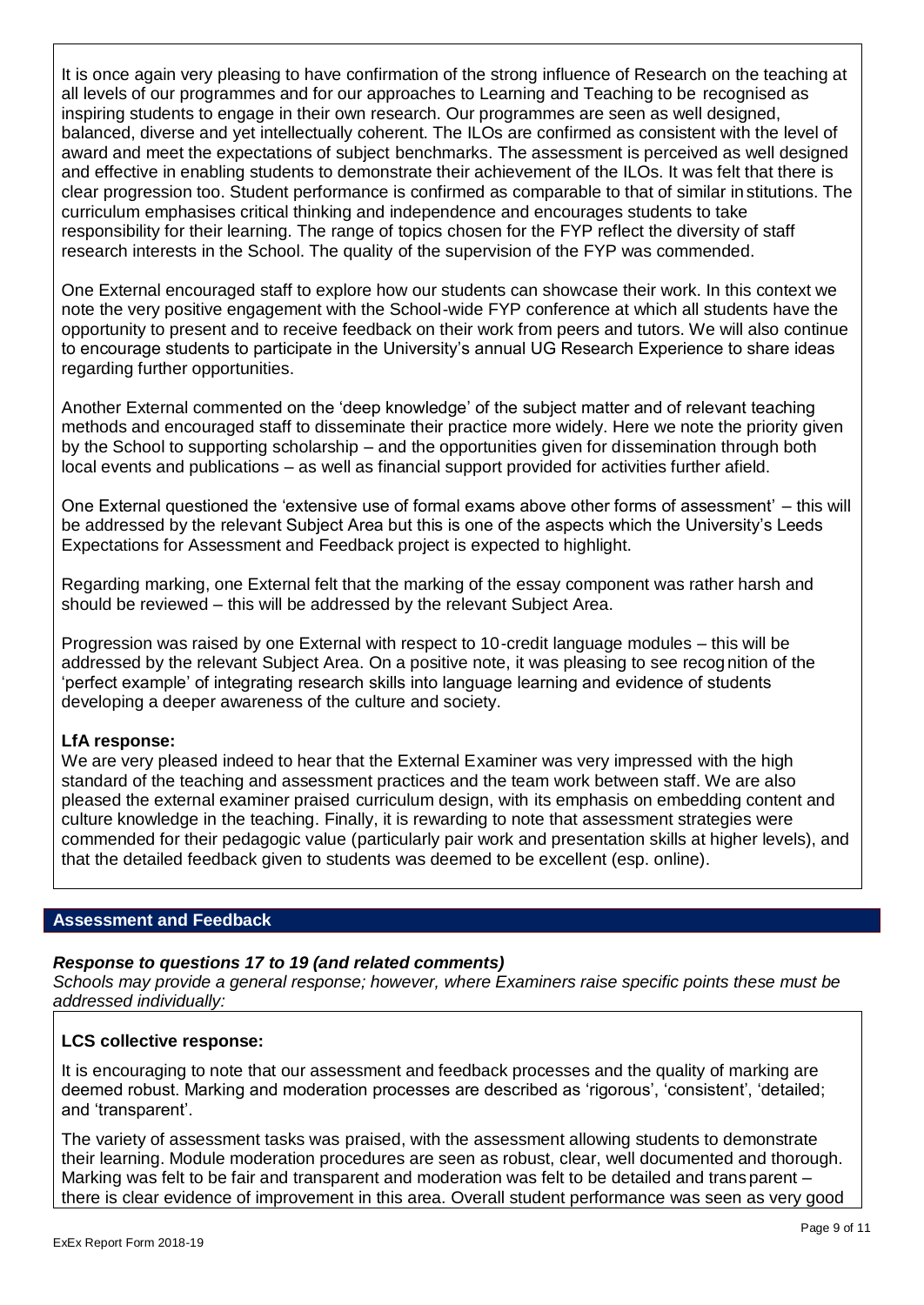with some students performing "exceptionally well'; some of the work in the target language, in spoken and written form, was seen as particularly impressive. Feedback was often described as 'excellent' and was praised for being framed in a positive, supportive way to the student.

We welcome the Examiners' suggestions which included reviewing the rubric for the FYP marking which refers to first and second markers; ensuring that the External is provided with a full set of module marks which includes the average mark; seeking to motivate students who are keen to complete their FYP in the target language; mapping the assessment timeline for students indicating the pressure points; including a broader range of formative assessments to develop transferable skills; making greater use of online marking and feedback; ensuring at least two feed forward points in the feedback.

One External commented on the time commitment required for the individual supervision of FYPs. While this workload is reflected in the School's workload model, the time dedicated to all activities is something we keep under active consideration.

The FYP moderation processes are seen as 'problematic' by a few of our External Examiners. This will be addressed in 2019-20 and one key focus will be on the School taking ownership of the process so it does not sit with Subject Areas given that it is a School module. There was also a suggestion that the School should review the policy of allowing the supervisor to comment on a restricted draft – this will be reviewed in line with University guidelines on this aspect.

One External's comments on the marking of text production i.e. while it is 'not too generous … it seems to be at the upper limit', will be addressed by the relevant Subject Area.

There was a comment about the use of examination feedback. The School's policy, as per the CoPA 5.4, is to make examination feedback available and information on this should be in the relevant Module Handbook.

There was also a comment about 'harmonising the appearance … of the VLE' – the new University Minerva template should achieve this.

# **LfA response:**

It is very encouraging to note that the External Examiner found the marking criteria clear, consistent, transparent, and accessible (esp. the marking criteria and presentations). The range of assessments per level was particularly appreciated as well as the spread of marks achieved by students, which reflected a rigorous and fair approach to the marking process and internal moderation. Equally, it is pleasing to see how the External Examiner denoted both methods of assessment and marking practices as appropriate and clearly aligned with the level of study according to the CEFR. Furthermore, we are happy with her commendation about the constructive feedback and feed-forward provided to students.

# **The Progression and Awards Process**

# *Response to questions 20-35 (and related comments)*

*Schools may provide a general response; however, where Examiners raise specific points these must be addressed individually:*

# **LCS collective response:**

It was very pleasing to have feedback on our exam boards, confirming that the Boards were run in a smooth and professional manner and were conducted 'appropriately with transparency' Decisions made 'carefully and fairly' and staff were thanked for their 'openness and transparency' during the scrutiny process. It is appreciated that the preparation for the Boards which ensures their smooth-running is recognised.

Greater use of online marking and greater availability of material on Minerva had assisted Examiners with the task of looking at materials and student work ahead of their visit. The University's new Minerva template will help address requests for greater consistency.

We appreciate the positive feedback on the level of support from both support and academic staff. This was described as 'outstanding' with arrangements and processes carried out with 'great efficiency'.